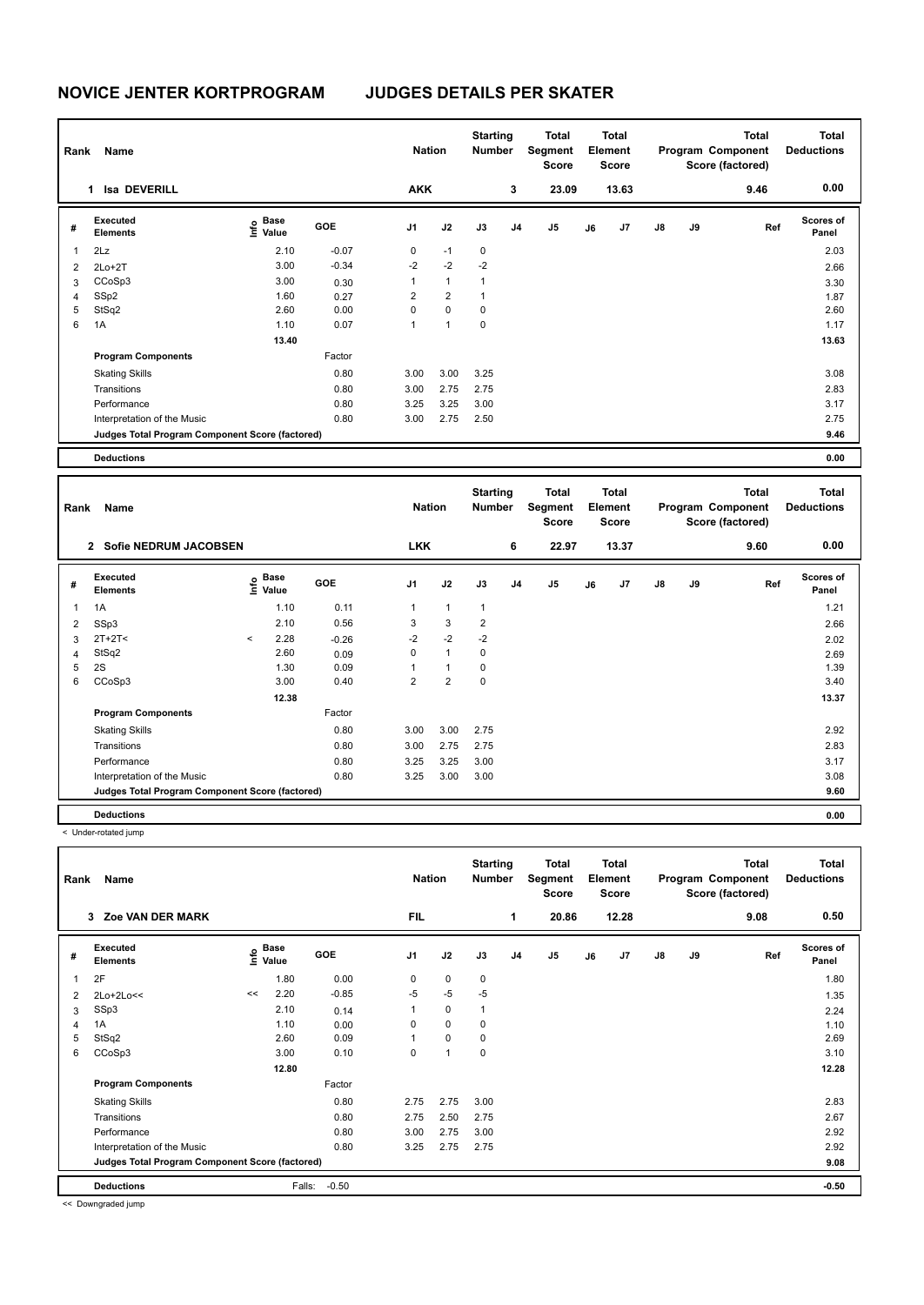| Rank | Name                                            |                                    |         | <b>Nation</b>  |              | <b>Starting</b><br><b>Number</b> |                | Total<br>Segment<br><b>Score</b> |    | <b>Total</b><br>Element<br><b>Score</b> |               |    | <b>Total</b><br>Program Component<br>Score (factored) | Total<br><b>Deductions</b> |
|------|-------------------------------------------------|------------------------------------|---------|----------------|--------------|----------------------------------|----------------|----------------------------------|----|-----------------------------------------|---------------|----|-------------------------------------------------------|----------------------------|
|      | 4 Lily TRUONG                                   |                                    |         | <b>SSK</b>     |              |                                  | $\mathbf{2}$   | 20.72                            |    | 12.86                                   |               |    | 7.86                                                  | 0.00                       |
| #    | Executed<br><b>Elements</b>                     | <b>Base</b><br>$\frac{6}{5}$ Value | GOE     | J <sub>1</sub> | J2           | J3                               | J <sub>4</sub> | J <sub>5</sub>                   | J6 | J7                                      | $\mathsf{J}8$ | J9 | Ref                                                   | <b>Scores of</b><br>Panel  |
| 1    | $2Lo+2T$                                        | 3.00                               | $-0.28$ | $-2$           | $-2$         | $-1$                             |                |                                  |    |                                         |               |    |                                                       | 2.72                       |
| 2    | CCoSp2                                          | 2.50                               | $-0.17$ | $-1$           | 0            | $-1$                             |                |                                  |    |                                         |               |    |                                                       | 2.33                       |
| 3    | 2F                                              | 1.80                               | 0.00    | 0              | 0            | 0                                |                |                                  |    |                                         |               |    |                                                       | 1.80                       |
| 4    | SSp3                                            | 2.10                               | 0.21    | 1              | $\mathbf{1}$ | 1                                |                |                                  |    |                                         |               |    |                                                       | 2.31                       |
| 5    | StSq2                                           | 2.60                               | 0.00    | 0              | 0            | 0                                |                |                                  |    |                                         |               |    |                                                       | 2.60                       |
| 6    | 1A                                              | 1.10                               | 0.00    | 0              | $\mathbf 0$  | 0                                |                |                                  |    |                                         |               |    |                                                       | 1.10                       |
|      |                                                 | 13.10                              |         |                |              |                                  |                |                                  |    |                                         |               |    |                                                       | 12.86                      |
|      | <b>Program Components</b>                       |                                    | Factor  |                |              |                                  |                |                                  |    |                                         |               |    |                                                       |                            |
|      | <b>Skating Skills</b>                           |                                    | 0.80    | 2.50           | 2.50         | 2.75                             |                |                                  |    |                                         |               |    |                                                       | 2.58                       |
|      | Transitions                                     |                                    | 0.80    | 2.50           | 2.25         | 2.50                             |                |                                  |    |                                         |               |    |                                                       | 2.42                       |
|      | Performance                                     |                                    | 0.80    | 2.50           | 2.50         | 2.50                             |                |                                  |    |                                         |               |    |                                                       | 2.50                       |
|      | Interpretation of the Music                     |                                    | 0.80    | 2.25           | 2.25         | 2.50                             |                |                                  |    |                                         |               |    |                                                       | 2.33                       |
|      | Judges Total Program Component Score (factored) |                                    |         |                |              |                                  |                |                                  |    |                                         |               |    |                                                       | 7.86                       |
|      | <b>Deductions</b>                               |                                    |         |                |              |                                  |                |                                  |    |                                         |               |    |                                                       | 0.00                       |

**Total Deductions Total Program Component Score (factored) Total Element Segment Score Total Score Starting Rank Name Number Number Number Number Number # Executed Elements Base Value GOE J1 J2 J3 J4 J5 J6 J7 J8 J9 Scores of Panel** 1 1.70 -0.17 -1 -1 -1 **Ref**  المساحة المساحة المساحة المساحة المساحة المساحة المساحة المساحة المساحة المساحة المساحة المساحة المساحة المساح<br>2Lo 1.53 1.70 -0.17 -1 -1 -1<br>2Lo 1.53  **5 Idun LOFTHUS MORKEN OI 10 19.73 11.45 8.28 0.00** 2 1A 1.10 0.00 0 0 0 1.10 1.10 3 SSp3 2.10 0.00 0 0 0 2.10 4 2Lz+2Lo<<\* \* 2.10 -0.98 -5 -4 -5 1.12 5 CCoSp3 3.00 0.00 0 0 0 3.00 6 StSq2 2.60 0.00 0 0 0 2.60  **12.60 11.45 Program Components**  Skating Skills 2.75 2.50 3.00 0.80 2.75 Factor Transitions 0.80 2.50 2.25 2.75 2.50 Performance 0.80 2.75 2.50 2.75 2.67 Interpretation of the Music 0.80 2.50 2.25 2.50 2.42 **Deductions 0.00 Judges Total Program Component Score (factored) 8.28**

<< Downgraded jump \* Invalid element

| Rank | Name                                            |                                           |            | <b>Nation</b>  |              | <b>Starting</b><br><b>Number</b> |                | <b>Total</b><br>Segment<br><b>Score</b> |    | <b>Total</b><br>Element<br><b>Score</b> |               |    | <b>Total</b><br>Program Component<br>Score (factored) | <b>Total</b><br><b>Deductions</b> |
|------|-------------------------------------------------|-------------------------------------------|------------|----------------|--------------|----------------------------------|----------------|-----------------------------------------|----|-----------------------------------------|---------------|----|-------------------------------------------------------|-----------------------------------|
|      | <b>Therese JENSEN</b><br>6                      |                                           |            | <b>SKK</b>     |              |                                  | 4              | 19.69                                   |    | 12.09                                   |               |    | 7.60                                                  | 0.00                              |
| #    | <b>Executed</b><br><b>Elements</b>              | $\frac{6}{5}$ Base<br>$\frac{1}{5}$ Value | <b>GOE</b> | J <sub>1</sub> | J2           | J3                               | J <sub>4</sub> | J <sub>5</sub>                          | J6 | J7                                      | $\mathsf{J}8$ | J9 | Ref                                                   | <b>Scores of</b><br>Panel         |
| 1    | StSq1                                           | 1.80                                      | $-0.24$    | $-2$           | $-1$         | $-1$                             |                |                                         |    |                                         |               |    |                                                       | 1.56                              |
| 2    | 1A                                              | 1.10                                      | 0.11       | 1              | $\mathbf{1}$ | $\mathbf{1}$                     |                |                                         |    |                                         |               |    |                                                       | 1.21                              |
| 3    | $2F+2T$                                         | 3.10                                      | $-0.24$    | $-2$           | $-1$         | $-1$                             |                |                                         |    |                                         |               |    |                                                       | 2.86                              |
| 4    | CSp2                                            | 1.80                                      | 0.06       |                | $\mathbf 0$  | 0                                |                |                                         |    |                                         |               |    |                                                       | 1.86                              |
| 5    | 2Lo                                             | 1.70                                      | 0.00       | 0              | $\mathbf 0$  | 0                                |                |                                         |    |                                         |               |    |                                                       | 1.70                              |
| 6    | CCoSp3                                          | 3.00                                      | $-0.10$    | $-1$           | $\mathbf{1}$ | $-1$                             |                |                                         |    |                                         |               |    |                                                       | 2.90                              |
|      |                                                 | 12.50                                     |            |                |              |                                  |                |                                         |    |                                         |               |    |                                                       | 12.09                             |
|      | <b>Program Components</b>                       |                                           | Factor     |                |              |                                  |                |                                         |    |                                         |               |    |                                                       |                                   |
|      | <b>Skating Skills</b>                           |                                           | 0.80       | 2.25           | 2.50         | 2.75                             |                |                                         |    |                                         |               |    |                                                       | 2.50                              |
|      | Transitions                                     |                                           | 0.80       | 2.00           | 2.25         | 2.50                             |                |                                         |    |                                         |               |    |                                                       | 2.25                              |
|      | Performance                                     |                                           | 0.80       | 2.25           | 2.50         | 2.75                             |                |                                         |    |                                         |               |    |                                                       | 2.50                              |
|      | Interpretation of the Music                     |                                           | 0.80       | 2.00           | 2.00         | 2.75                             |                |                                         |    |                                         |               |    |                                                       | 2.25                              |
|      | Judges Total Program Component Score (factored) |                                           |            |                |              |                                  |                |                                         |    |                                         |               |    |                                                       | 7.60                              |
|      | <b>Deductions</b>                               |                                           |            |                |              |                                  |                |                                         |    |                                         |               |    |                                                       | 0.00                              |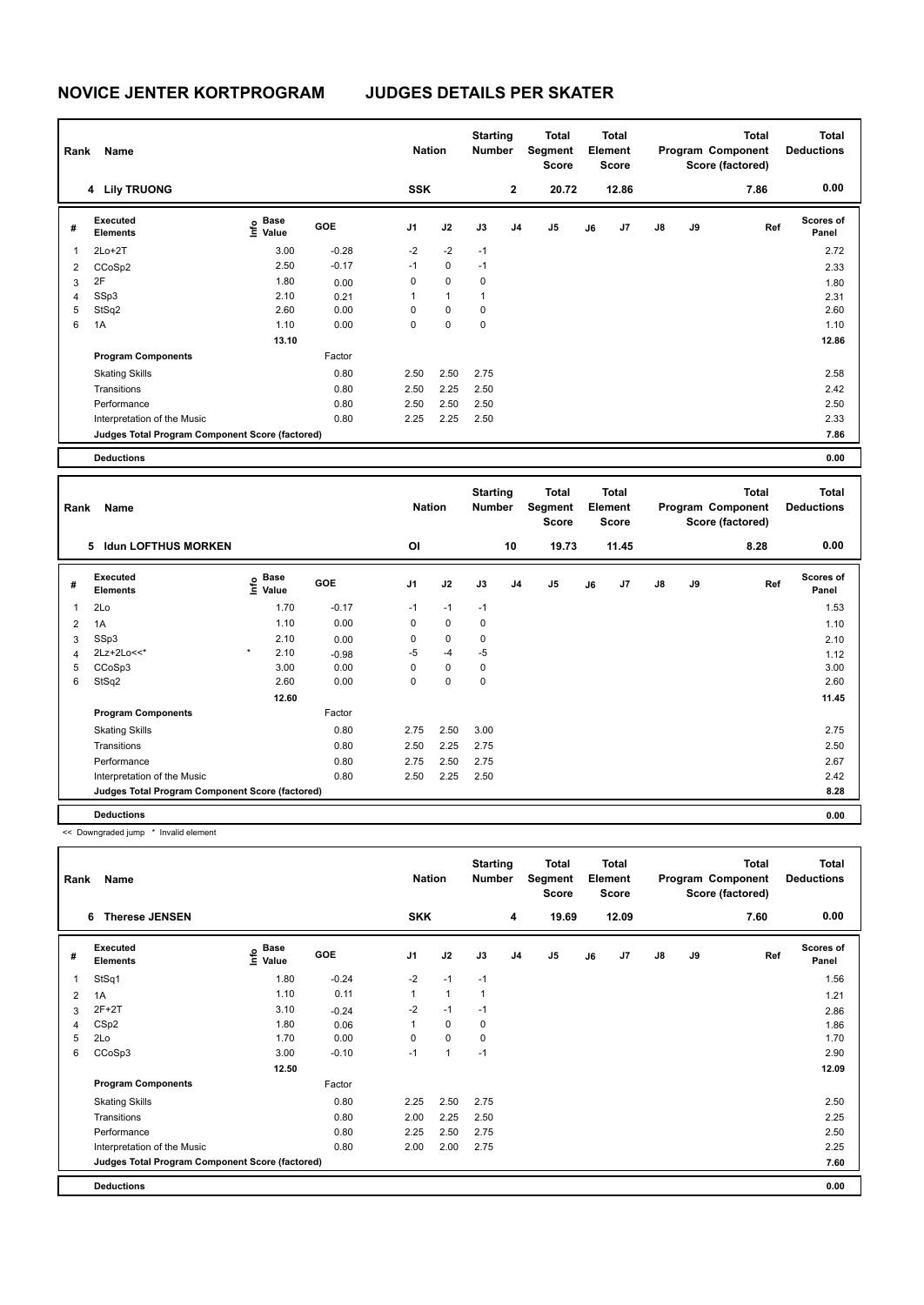| Rank | Name                                            |                          | <b>Nation</b>                               |            | <b>Starting</b><br><b>Number</b> | <b>Total</b><br>Segment<br><b>Score</b> | <b>Total</b><br>Element<br><b>Score</b> |                | Program Component |    | Total<br>Score (factored) | <b>Total</b><br><b>Deductions</b> |    |      |                           |
|------|-------------------------------------------------|--------------------------|---------------------------------------------|------------|----------------------------------|-----------------------------------------|-----------------------------------------|----------------|-------------------|----|---------------------------|-----------------------------------|----|------|---------------------------|
|      | Sanna Hagen SLETTEBØ<br>7                       |                          |                                             |            | <b>SKK</b>                       |                                         |                                         | 7              | 19.24             |    | 10.84                     |                                   |    | 8.40 | 0.00                      |
| #    | Executed<br><b>Elements</b>                     |                          | <b>Base</b><br>e <sup>Base</sup><br>⊆ Value | <b>GOE</b> | J1                               | J2                                      | J3                                      | J <sub>4</sub> | J <sub>5</sub>    | J6 | J <sub>7</sub>            | $\mathsf{J}8$                     | J9 | Ref  | <b>Scores of</b><br>Panel |
| 1    | 2S                                              |                          | 1.30                                        | 0.00       | 0                                | $\mathbf 0$                             | 0                                       |                |                   |    |                           |                                   |    |      | 1.30                      |
| 2    | 2Lo+2Lo<                                        | $\overline{\phantom{a}}$ | 2.98                                        | $-0.51$    | $-4$                             | $-2$                                    | $-3$                                    |                |                   |    |                           |                                   |    |      | 2.47                      |
| 3    | SSp3                                            |                          | 2.10                                        | 0.28       | $\overline{\mathbf{c}}$          | $\mathbf{1}$                            | $\mathbf{1}$                            |                |                   |    |                           |                                   |    |      | 2.38                      |
| 4    | CCoSpBV                                         |                          | 1.28                                        | $-0.38$    | $-3$                             | $-3$                                    | $-3$                                    |                |                   |    |                           |                                   |    |      | 0.90                      |
| 5    | StSq2                                           |                          | 2.60                                        | 0.09       |                                  | $\mathbf 0$                             | 0                                       |                |                   |    |                           |                                   |    |      | 2.69                      |
| 6    | 1A                                              |                          | 1.10                                        | 0.00       | 0                                | 0                                       | 0                                       |                |                   |    |                           |                                   |    |      | 1.10                      |
|      |                                                 |                          | 11.36                                       |            |                                  |                                         |                                         |                |                   |    |                           |                                   |    |      | 10.84                     |
|      | <b>Program Components</b>                       |                          |                                             | Factor     |                                  |                                         |                                         |                |                   |    |                           |                                   |    |      |                           |
|      | <b>Skating Skills</b>                           |                          |                                             | 0.80       | 2.75                             | 2.75                                    | 2.75                                    |                |                   |    |                           |                                   |    |      | 2.75                      |
|      | Transitions                                     |                          |                                             | 0.80       | 2.50                             | 2.25                                    | 2.75                                    |                |                   |    |                           |                                   |    |      | 2.50                      |
|      | Performance                                     |                          |                                             | 0.80       | 3.00                             | 2.50                                    | 2.75                                    |                |                   |    |                           |                                   |    |      | 2.75                      |
|      | Interpretation of the Music                     |                          |                                             | 0.80       | 2.75                             | 2.25                                    | 2.50                                    |                |                   |    |                           |                                   |    |      | 2.50                      |
|      | Judges Total Program Component Score (factored) |                          |                                             |            |                                  |                                         |                                         |                |                   |    |                           |                                   |    |      | 8.40                      |
|      | <b>Deductions</b>                               |                          |                                             |            |                                  |                                         |                                         |                |                   |    |                           |                                   |    |      | 0.00                      |

< Under-rotated jump

|                | Name<br>Rank                                    |         |                           |         |            |             | <b>Starting</b><br><b>Number</b> |                | <b>Total</b><br>Segment<br><b>Score</b> | <b>Total</b><br>Element<br><b>Score</b> |      |               |    | <b>Total</b><br>Program Component<br>Score (factored) | <b>Total</b><br><b>Deductions</b> |  |
|----------------|-------------------------------------------------|---------|---------------------------|---------|------------|-------------|----------------------------------|----------------|-----------------------------------------|-----------------------------------------|------|---------------|----|-------------------------------------------------------|-----------------------------------|--|
|                | <b>Michelle BRU</b><br>8                        |         |                           |         | <b>SKK</b> |             |                                  | 5              | 17.30                                   |                                         | 9.58 |               |    | 7.72                                                  | 0.00                              |  |
| #              | Executed<br><b>Elements</b>                     |         | Base<br>o Base<br>⊆ Value | GOE     | J1         | J2          | J3                               | J <sub>4</sub> | J <sub>5</sub>                          | J6                                      | J7   | $\mathsf{J}8$ | J9 | Ref                                                   | <b>Scores of</b><br>Panel         |  |
| 1              | 1A                                              |         | 1.10                      | 0.04    | 1          | 0           | 0                                |                |                                         |                                         |      |               |    |                                                       | 1.14                              |  |
| 2              | $2Lo+2T<$                                       | $\prec$ | 2.68                      | $-0.45$ | $-2$       | $-3$        | $-3$                             |                |                                         |                                         |      |               |    |                                                       | 2.23                              |  |
| 3              | SSp1                                            |         | 1.30                      | 0.04    | 0          | 0           | $\mathbf{1}$                     |                |                                         |                                         |      |               |    |                                                       | 1.34                              |  |
| $\overline{4}$ | StSq1                                           |         | 1.80                      | 0.00    | 0          | $\mathbf 0$ | 0                                |                |                                         |                                         |      |               |    |                                                       | 1.80                              |  |
| 5              | CCoSp1V                                         |         | 1.50                      | $-0.35$ | $-3$       | $-2$        | $-2$                             |                |                                         |                                         |      |               |    |                                                       | 1.15                              |  |
| 6              | 2F                                              |         | 1.80                      | 0.12    | 0          | 1           | $\mathbf{1}$                     |                |                                         |                                         |      |               |    |                                                       | 1.92                              |  |
|                |                                                 |         | 10.18                     |         |            |             |                                  |                |                                         |                                         |      |               |    |                                                       | 9.58                              |  |
|                | <b>Program Components</b>                       |         |                           | Factor  |            |             |                                  |                |                                         |                                         |      |               |    |                                                       |                                   |  |
|                | <b>Skating Skills</b>                           |         |                           | 0.80    | 2.50       | 2.50        | 2.75                             |                |                                         |                                         |      |               |    |                                                       | 2.58                              |  |
|                | Transitions                                     |         |                           | 0.80    | 2.25       | 2.00        | 2.50                             |                |                                         |                                         |      |               |    |                                                       | 2.25                              |  |
|                | Performance                                     |         |                           | 0.80    | 2.50       | 2.50        | 2.50                             |                |                                         |                                         |      |               |    |                                                       | 2.50                              |  |
|                | Interpretation of the Music                     |         |                           | 0.80    | 2.25       | 2.25        | 2.50                             |                |                                         |                                         |      |               |    |                                                       | 2.33                              |  |
|                | Judges Total Program Component Score (factored) |         |                           |         |            |             |                                  |                |                                         |                                         |      |               |    |                                                       | 7.72                              |  |
|                | <b>Deductions</b>                               |         |                           |         |            |             |                                  |                |                                         |                                         |      |               |    |                                                       | 0.00                              |  |

< Under-rotated jump

| Rank | Name                                            |                                  |            | <b>Nation</b>  |             | <b>Starting</b><br><b>Number</b> |                | <b>Total</b><br>Segment<br><b>Score</b> |    | <b>Total</b><br>Element<br><b>Score</b> |               |    | <b>Total</b><br>Program Component<br>Score (factored) | <b>Total</b><br><b>Deductions</b> |
|------|-------------------------------------------------|----------------------------------|------------|----------------|-------------|----------------------------------|----------------|-----------------------------------------|----|-----------------------------------------|---------------|----|-------------------------------------------------------|-----------------------------------|
|      | <b>Aleksandra PAPIERNIK</b><br>9                |                                  |            | <b>TT</b>      |             |                                  | 9              | 17.01                                   |    | 9.13                                    |               |    | 7.88                                                  | 0.00                              |
| #    | Executed<br><b>Elements</b>                     | <b>Base</b><br>e Base<br>⊆ Value | <b>GOE</b> | J <sub>1</sub> | J2          | J3                               | J <sub>4</sub> | J <sub>5</sub>                          | J6 | J7                                      | $\mathsf{J}8$ | J9 | Ref                                                   | <b>Scores of</b><br>Panel         |
|      | $2S+1T*$                                        | $\star$<br>1.30                  | $-0.65$    | $-5$           | $-5$        | $-5$                             |                |                                         |    |                                         |               |    |                                                       | 0.65                              |
| 2    | SSp3                                            | 2.10                             | 0.00       | $\Omega$       | $\mathbf 0$ | 0                                |                |                                         |    |                                         |               |    |                                                       | 2.10                              |
| 3    | StSqB                                           | 1.50                             | $-0.10$    | 0              | $-1$        | $-1$                             |                |                                         |    |                                         |               |    |                                                       | 1.40                              |
| 4    | 2F                                              | 1.80                             | $-0.36$    | $-2$           | $-2$        | $-2$                             |                |                                         |    |                                         |               |    |                                                       | 1.44                              |
| 5    | 1A                                              | 1.10                             | 0.04       | 0              | $\mathbf 0$ | $\mathbf{1}$                     |                |                                         |    |                                         |               |    |                                                       | 1.14                              |
| 6    | CCoSp3                                          | 3.00                             | $-0.60$    | $-2$           | $-1$        | -3                               |                |                                         |    |                                         |               |    |                                                       | 2.40                              |
|      |                                                 | 10.80                            |            |                |             |                                  |                |                                         |    |                                         |               |    |                                                       | 9.13                              |
|      | <b>Program Components</b>                       |                                  | Factor     |                |             |                                  |                |                                         |    |                                         |               |    |                                                       |                                   |
|      | <b>Skating Skills</b>                           |                                  | 0.80       | 2.25           | 2.25        | 2.50                             |                |                                         |    |                                         |               |    |                                                       | 2.33                              |
|      | Transitions                                     |                                  | 0.80       | 2.25           | 2.00        | 2.25                             |                |                                         |    |                                         |               |    |                                                       | 2.17                              |
|      | Performance                                     |                                  | 0.80       | 2.50           | 2.75        | 2.75                             |                |                                         |    |                                         |               |    |                                                       | 2.67                              |
|      | Interpretation of the Music                     |                                  | 0.80       | 2.50           | 2.75        | 2.75                             |                |                                         |    |                                         |               |    |                                                       | 2.67                              |
|      | Judges Total Program Component Score (factored) |                                  |            |                |             |                                  |                |                                         |    |                                         |               |    |                                                       | 7.88                              |
|      | <b>Deductions</b>                               |                                  |            |                |             |                                  |                |                                         |    |                                         |               |    |                                                       | 0.00                              |

\* Invalid element